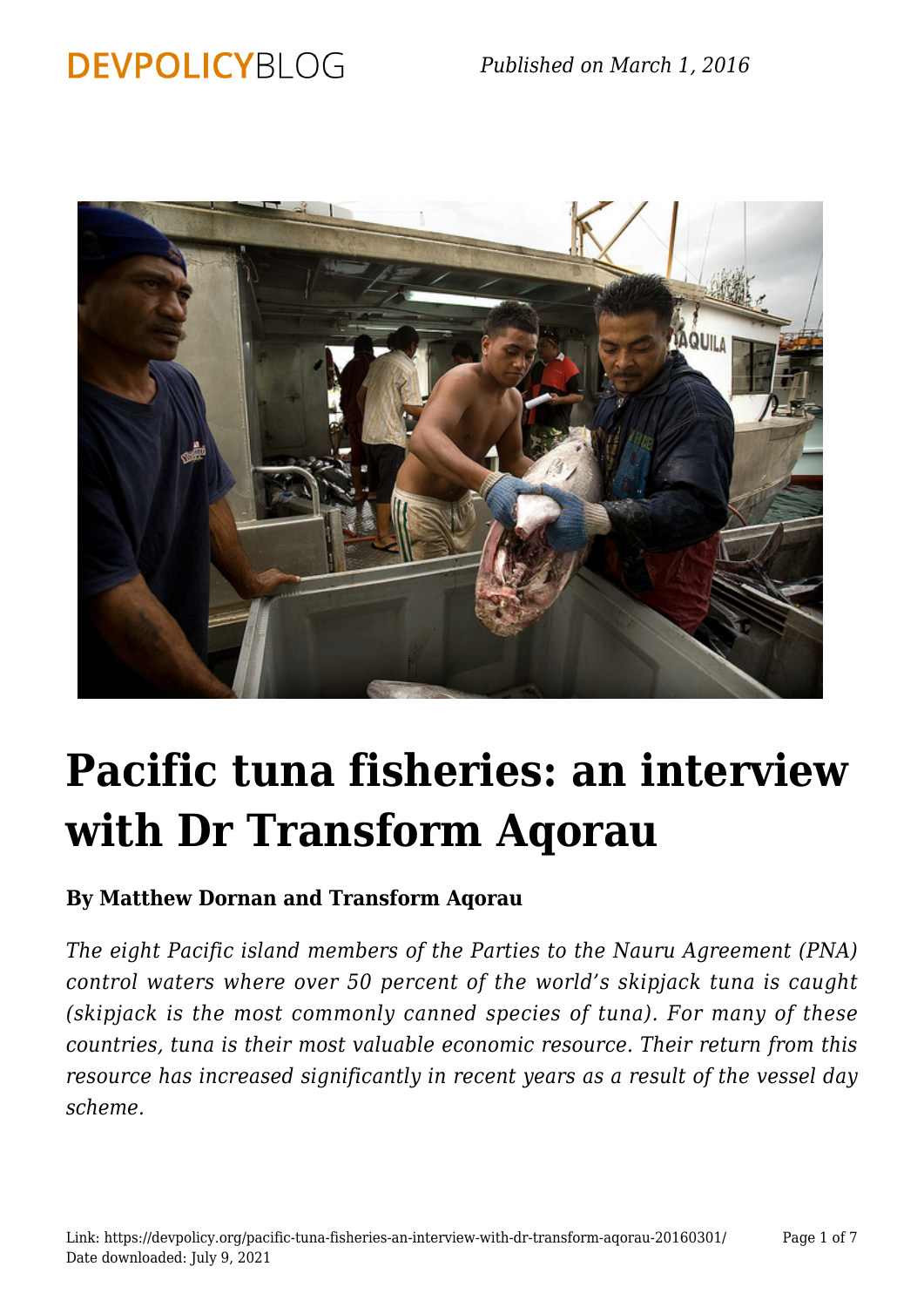*Matthew Dornan spoke over the phone with Dr Transform Aqorau, the CEO of the PNA Office based in Majuro, Marshall Islands, to discuss the vessel day scheme, the Pacific Islands Forum's Fisheries Roadmap, and efforts by Pacific island countries to move up the value chain.*

**DEVPOLICYBLOG** 

*Matt:* Transform, could you begin by telling our readers, the majority of whom don't work in the fisheries sector, about the Parties to the Nauru Agreement and the vessel day scheme?

*Transform:* The Nauru Agreement is between eight Pacific island countries and dates back to 1982. It was effectively aimed at maximising returns for those countries from the skipjack tuna industry, which is the most economically significant tuna species. In the Pacific, the bulk of fishing is done by fleets that are owned and flagged to countries outside of the region – what are commonly called 'distant water fishing nations'. At the time the Nauru Agreement was reached, Japan was the most important such player in the region. It had played these Pacific island countries off against one another in order to extract low licensing fees (the fees that distant water fishing nations pay to Pacific island countries to fish in their waters). The Nauru Agreement sought to address that imbalance in power by enabling Pacific island countries to come together.

The Parties to the Nauru Agreement are simply the countries that are signatories to that agreement: the Federated States of Micronesia, Palau, Marshall Islands, Tuvalu, Kiribati, Nauru, Solomon Islands, and Papua New Guinea.

If you look at the total catch of the PNA member countries plus Tokelau, which participates in the vessel day scheme, it makes up about 95 per cent of the total catch of all Pacific island countries.

I guess the experience of the PNA group is now largely shaped by the vessel day scheme, which has generated increased economic returns, particularly in the last six years (licensing revenue accruing to PNA members under the vessel day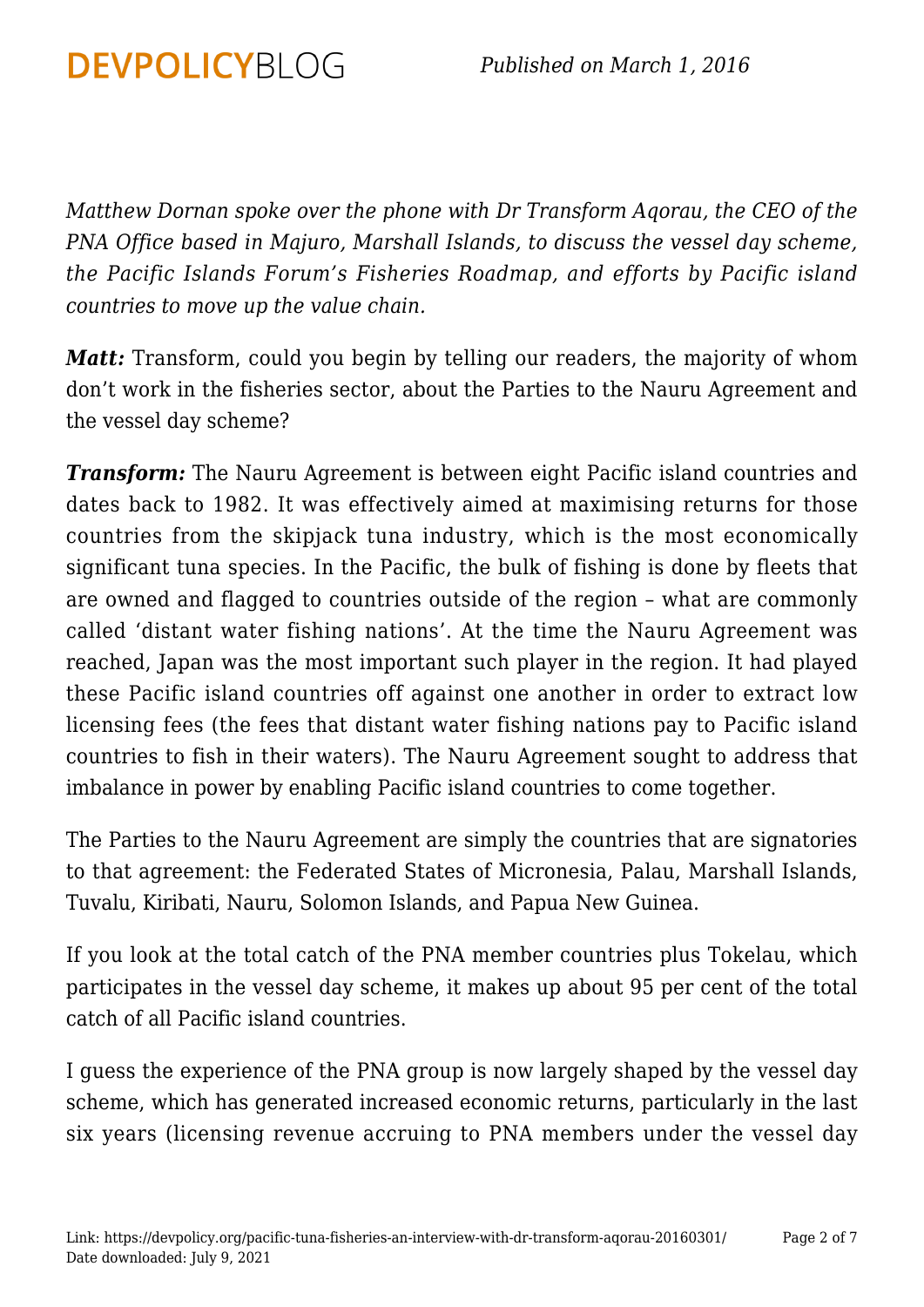scheme increased from \$64m USD in 2010 to \$357m USD in 2015).

**DEVPOLICYBLOG** 

The strengthening of securities rights under the scheme has also improved flexibility and improved transferability for vessel operators. And it has enhanced one of the underpinning strategic goals and visions of this particular group: selfreliance. So what we've seen in the last six years is an increase in the returns that countries have received, driven by a sense of self-reliance. It is really transforming in many ways.

In the PNA, we also work towards having a reduced role for the secretariat, which is now based in Marshall Islands (having previously being located in the Forum Fisheries Agency). So instead of trying to build up the secretariat, we actually decentralise a lot of the roles, responsibilities and functions. Because as rights holders, really the power should remain with the countries that own the fisheries resources: it should not be taken away and invested in some regional agency.

We also work to reduce our dependency on donors, and to that extent, we have very little donor support. The office itself is totally self-funded. So we don't have any reliance on donors, unlike other regional secretariats that operate in the region.

On the vessel day scheme itself, it is a cap and trade instrument under which a total allowable effort is set in terms of the number of days that vessels can fish in the region. And then each year we meet and there is a formula that's used to divide up the total allowable fishing effort between the eight member states. The allocation is known as the 'party allowable effort'.

*Matt:* I understand that part of the increase in the revenues to which you refer are the result of a greater fishing effort, and associated with that, increases in the total catch among the PNA member states. So I wanted to ask you, to what extent is that sustainable?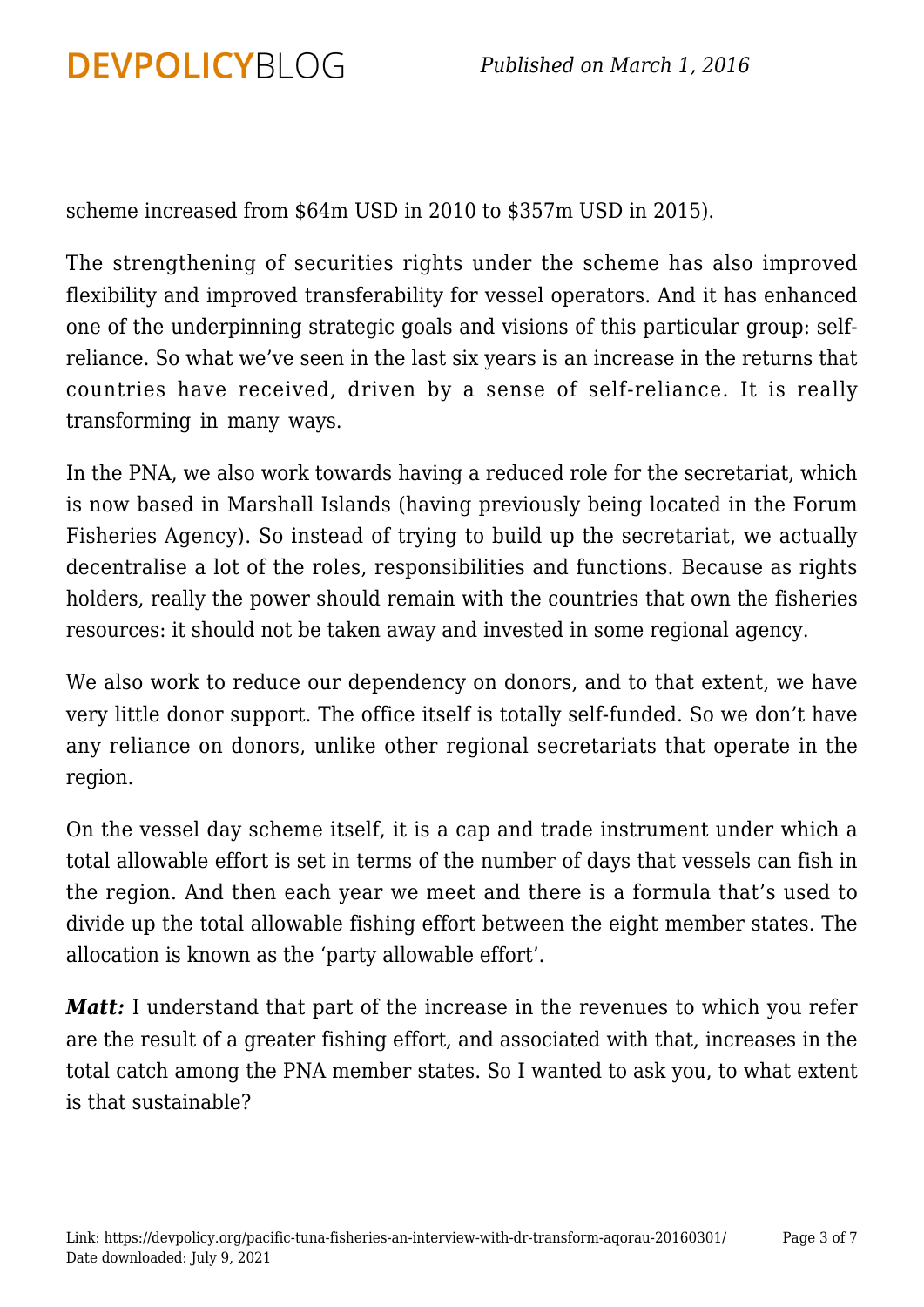*Transform:* I'd like to correct some of that because I think that's some of the misinformation that's going around about the increase in the catches in the PNA.

The increase in revenue has been largely driven by demand for the days, because the days are now a valuable commodity. The minimum benchmark has been set at \$8,000 a day (the price paid for one vessel to fish for one day in PNA waters), but the actual value of the days has been much more than that. Vessel day scheme day prices are now on average around \$11,000 to \$12,000 a day, and that is likely to increase, despite falling tuna prices, given the growth of the domestic fleet of PNA members and reductions in the number of days available for foreign fishing fleets.

In terms of catches, yes, there have been increasing catches overall in the Western and Central Pacific Ocean, but that includes catches in the high seas (areas over which no country has sovereignty) and catches in non-PNA waters (such as in the waters of Indonesia, the Philippines, and the Cook Islands, a non-PNA member). We've seen catches relatively stable in the PNA region, except for in 2014.

And so the misinformation that people have that the PNA is responsible for the increase in catches and increase in effort is not actually true because you need to look at the whole picture in the Western and Central Pacific, not just the PNA waters.

On the question of whether it is sustainable, we have it on record that skipjack tuna, which is our primary resource, is very healthy. There's no issue at all with regards to the biological health of skipjack tuna. I think from what the scientists say, it is capable of sustaining—supporting increased efforts—and so there is no issue at all about fishing for skipjack.

[The problem is] when you're fishing for skipjack and using the fish aggregating devices, which tend to take juvenile bigeye tuna, which is the top species of tuna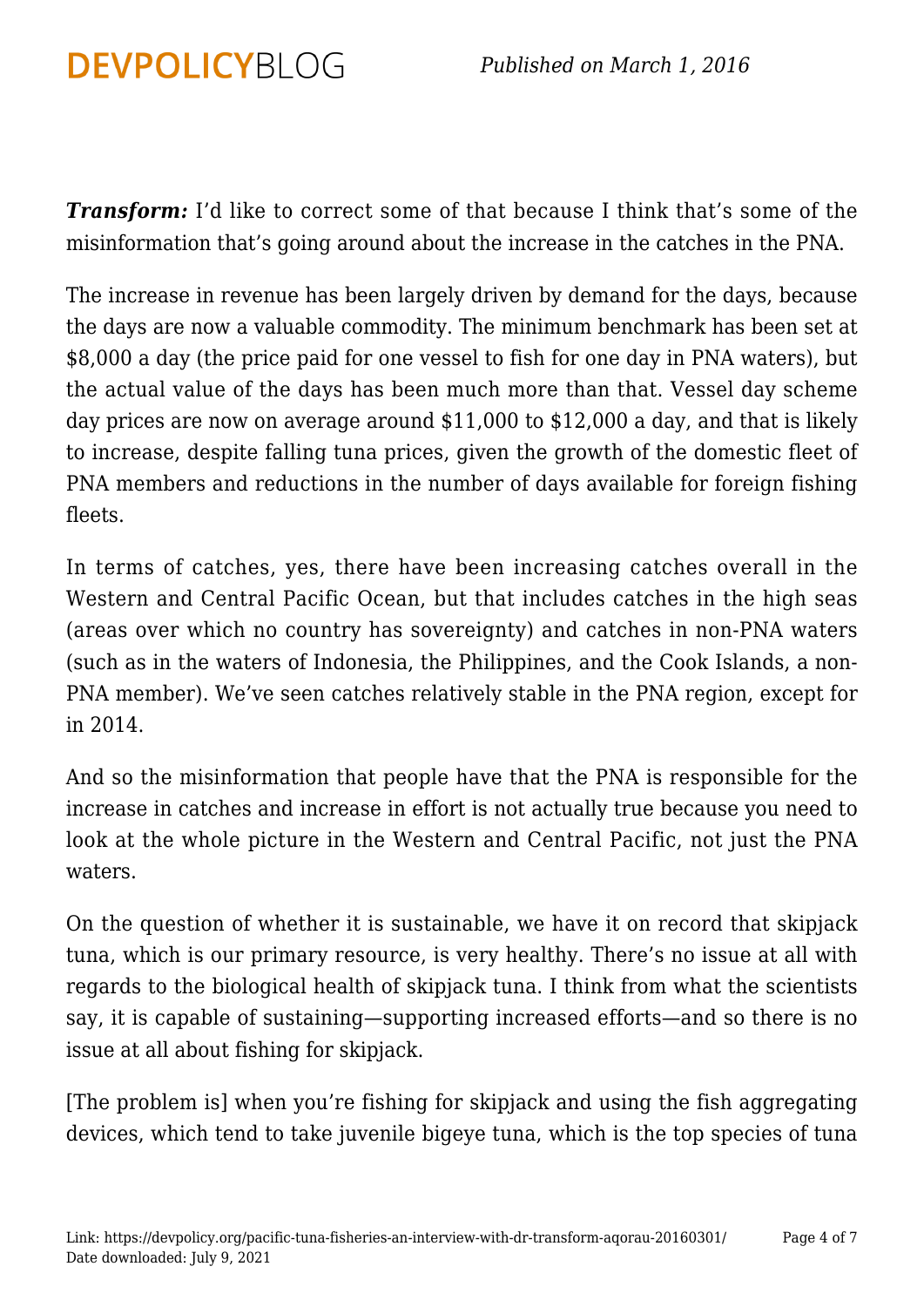that is overfished. There are serious issues surrounding bigeye tuna, and unfortunately, those countries (such as Japan) who are most affected by bigeye tuna and whose vessels fish for bigeye tuna, [they are] the ones who have been the least interested in ensuring its sustainability.

**DEVPOLICYBLOG** 

*Matt:* My next question is about the Roadmap for Sustainable Pacific Fisheries agreed at the Forum Leaders' meeting in Port Moresby last year. Under that roadmap, I understand that a quota-based system is being advocated. Do you support that move away from an effort-based system, such as the vessel day scheme, to a quota-based system based on actual catch volumes?

*Transform:* If I could just premise my response by saying this. If we look at the revenues that have been generated from the vessel day scheme, in 2010, it was about 60 million. And six years later, it's about 400 million. And this is largely driven by the vessel day scheme.

Now, my response to critics of the vessel day scheme is this: show me another system where you have been able to generate the kind of revenue we've been able to generate in the last six years.

The FAO has said that transferable effort shares are a weaker form of rights than catches. But they've also cautioned that from a population dynamics perspective, an effort-based approach tends to be favoured because it's easier for you to cut back on the effort than it is to cut back on the catch when you need to, and it's more complex when you try to do it in a multi-lateral context.

There's no perfect system out there, but for me, I'm just disappointed that there's been criticism of the vessel day scheme, which has delivered so much, and which is an initiative of the island countries themselves.

But, we're participating in the process [the Roadmap], the task force that's put together by the leaders. Because that's what the leaders want.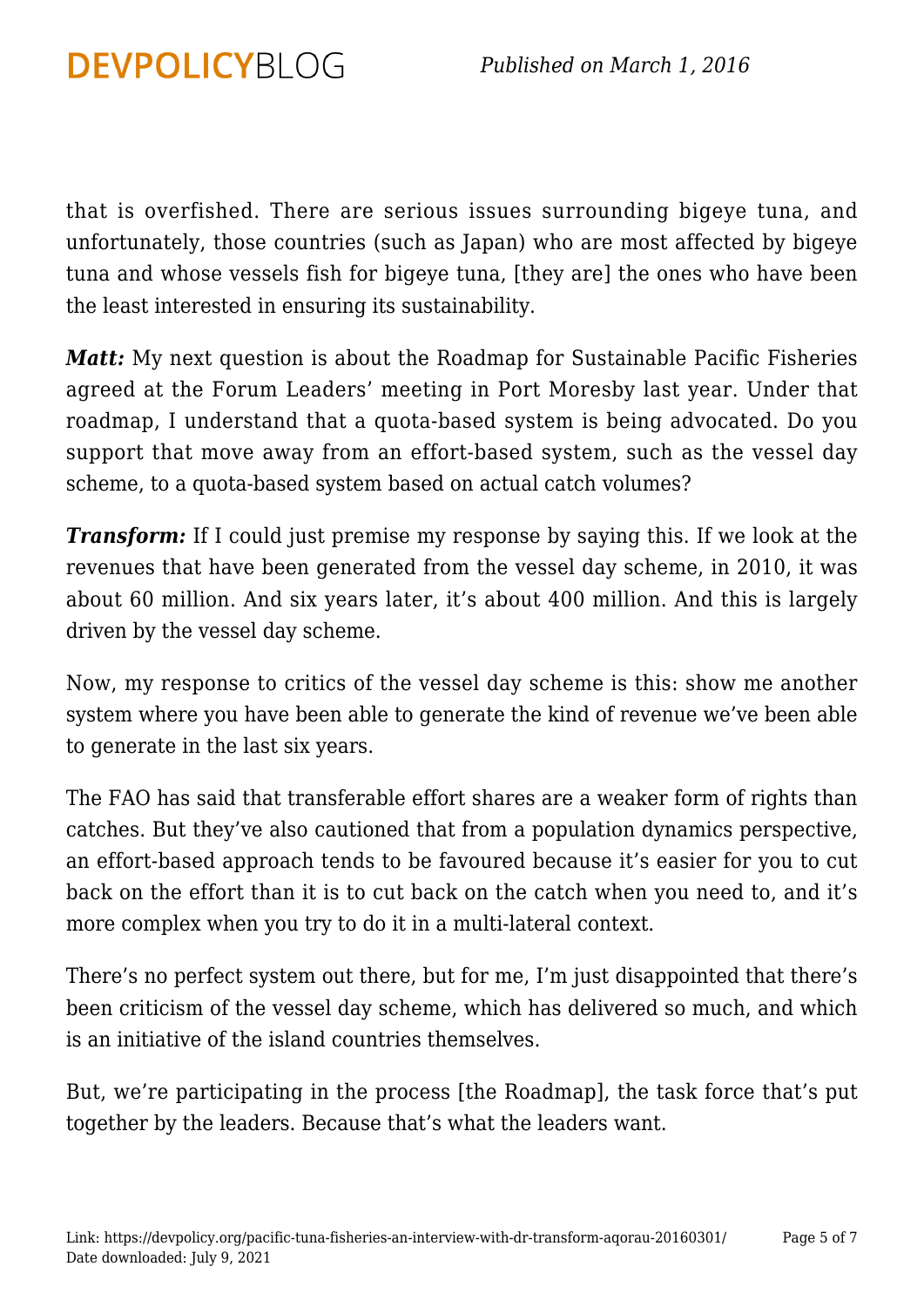*Matt:* Pacific island leaders have spoken repeatedly about the need to be more involved in the processing of fish, in other words, to move up the value chain in the tuna fisheries industry.

**DEVPOLICYBLOG** 

We see that's already happening in countries like PNG with a new processing area in Madang. Do you think there's potential for smaller countries to also be involved in processing? Countries like Kiribati or Tuvalu, or Marshall Islands, countries which don't have those economies of scale that are present in PNG?

*Transform:* What we've seen is that the vessel day scheme has also contributed to those developments. So in PNG, they use the vessel day scheme to develop processing. Countries now have more choices. They're really thinking seriously about whether they can use the vessel day scheme to support processing, and whether they will get more money by processing the catch.

Now we've moved away from that, within the PNA, because we have tried it. When we first started, we talked about cross-border investment. We talked about processing hubs. We talked about contract processing. But look, it becomes more complex and more difficult for countries to do these things as a group. It's really up to individual countries, whether or not they want to do that. If a country wants to do it, then by all means they can and they should do it. But we can't force that. We can't force industries to relocate and start processing. As I said, it just becomes increasingly difficult for countries to implement as a group.

There are also costs in terms of licensing revenue. And that applies with local crewing requirements as well - something I know you've [written about,](https://devpolicy.org/labour-and-fish-making-the-most-of-the-pacifics-tuna-resource-20150225/) Matt.

We've been saying we need to participate in the value chain, but I don't think you can do that as a collective group. What I'm seeing now on the ground is that countries will work well together in defining their rights, and they can use their rights in whatever way they wish. It's not for anyone else to tell them how they do it.